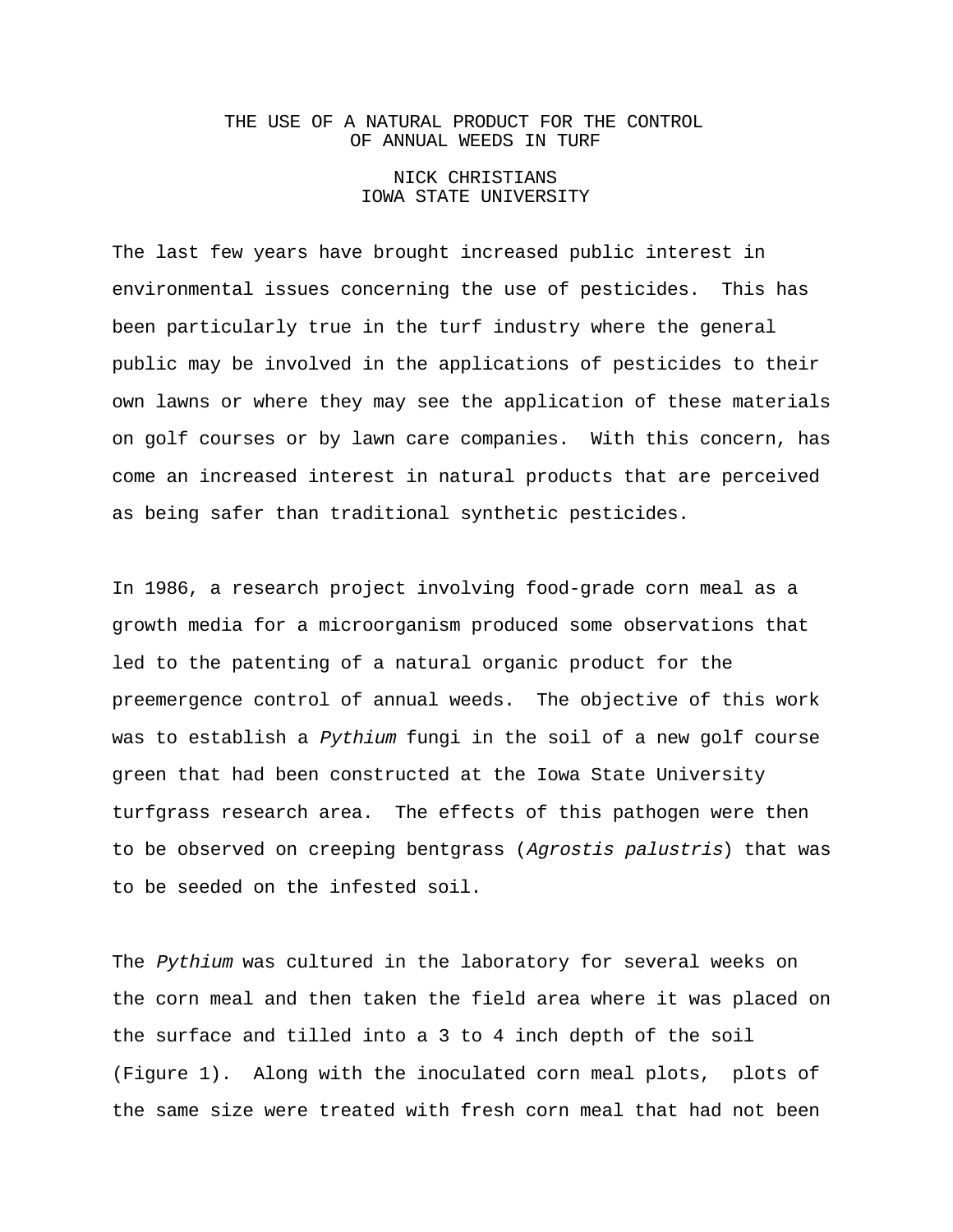treated with Pythium. The same total amount of corn meal was used in the two separate treatments. A third 'control' plot to which no corn meal applied was also established. Three cultivars of Creeping bentgrass were then seeded in strips over the top of the plots.

The attempt to establish Pythium in the treated plots was a failure and normal germination occurred in those areas. Normal germination also was observed in the control plots. But in the plots that had received the fresh corn meal, establishment was greatly reduced.

The reason for this inhibition was uncertain. One possible explanation was that there was some type of organic compound contained in the fresh corn meal that was destroyed by the activity of the fungal organism. To test this idea, several samples of processed corn grain were obtained for further testing. These included the starch, corn germ, corn fiber, and corn gluten meal (the protein fraction of the grain). These materials and the fresh corn meal used in the field trial were applied to pots of soil in the green house at increasing rates (Figure 2). Creeping bentgrass was then seeded over the top of the treated plots and germination was observed. The results of the greenhouse trials showed that the inhibitory substance was clearly in the protein fraction, the corn gluten meal (Figure 3).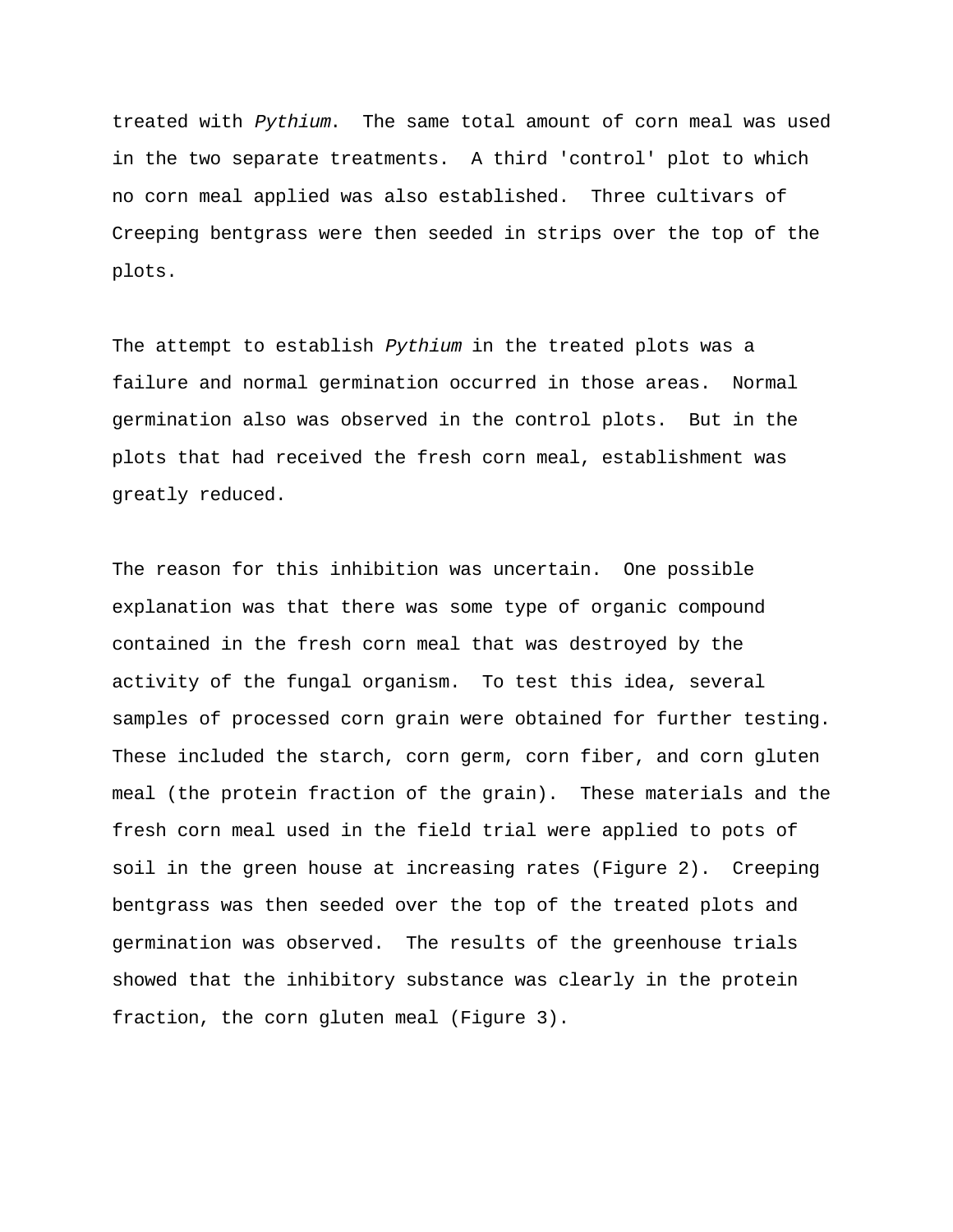Close observations of the grass plants in the greenhouse showed that the shoot (the above ground portion of the plant) formed normally in all pots. The effect of the corn gluten meal was to stop root formation. In pots treated with an effective rate of corn gluten meal, no rooting occurred and all plants died when water was withheld and the surface of the pots was allowed to dry.

The corn gluten meal is a 60 % corn protein material that is approximately 10 % nitrogen (N) by weight. It is a byproduct of the wet-milling process and is sold as a feed material for cattle, poultry, and several other species of livestock. It has been used in fish food for commercial fish production. It is also a primary constituent of some dog food products. Corn gluten meal is produced as a fine, yellow powder, but can be easily pelletized for easier application to the soil.

The next step in the research was to screen the effects of corn gluten meal on a series of other species. It was found that there were some differences in sensitivity, but that the material is effective in stopping or inhibiting root formation at the time of germination in a wide variety of both monocotyledonous (grasses) and dicotyledonous (braodleaf) species, including crabgrass (Digitaria spp.).

Corn gluten meal was then screened on mature Kentucky bluegrass (Poa pratensis) to determine if it had any detrimental effects on grasses once they were fully established. It was found that not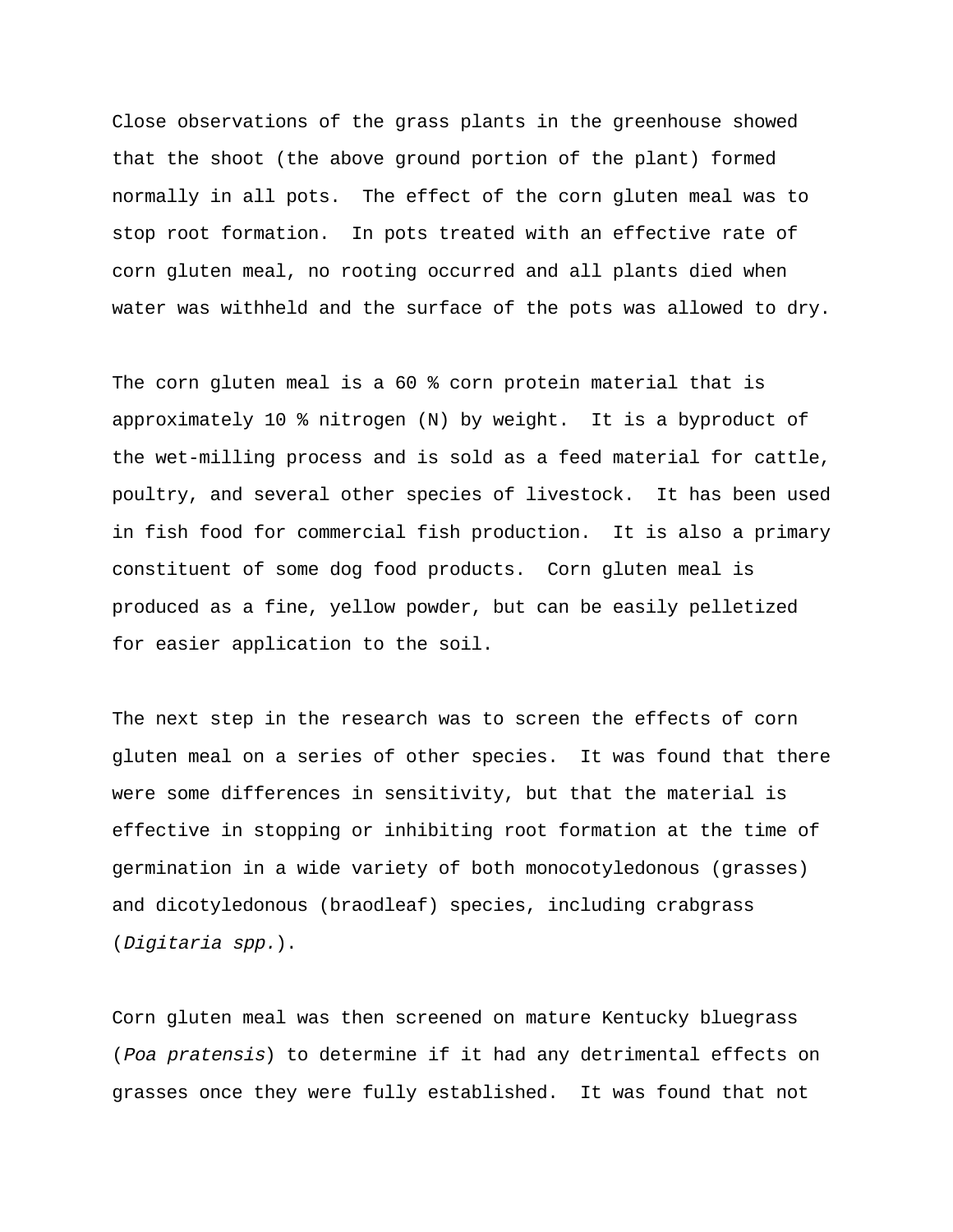only did the material not damage the mature grass, but that it made an excellent natural-organic fertilizer. Later work conducted over a series of years in the field has repeatedly shown that corn gluten meal compares to the best commercially-available natural fertilizers. (Data comparing corn gluten meal to other fertilizer materials has appeared in the annual Iowa Turfgrass Research Reports since 1989. It appears in these reports under the coded name 'ISU EXPERIMENTAL'.)

The observations that corn gluten meal can inhibit the establishment of germinating weeds and at the same time serve as a fertilizer for mature grasses led to the idea that the material could be used as a natural 'weed and feed' product for lawns and other turf areas, as well as for garden and other crop production systems where weeds are a problem. Field trials demonstrated that this was possible and a patent was applied for on the concept in 1989. Patent 5,030,268, titled Preemergence Weed Control Using Corn Gluten Meal, was issued in 1991.

Continuing field work has shown that rates of corn gluten meal in the range of 20 lbs/1000 sq. ft. will reduce crabgrass infestation in Kentucky bluegrass turf by from 50 to 60 % in the first year. As rates are increased, almost total control can be achieved. Timing is important because microbial activity is known to destroy the activity of the active component and it is recommended that the application be made close to the time of weed germination. Moisture is necessary to activate the material, but extended wet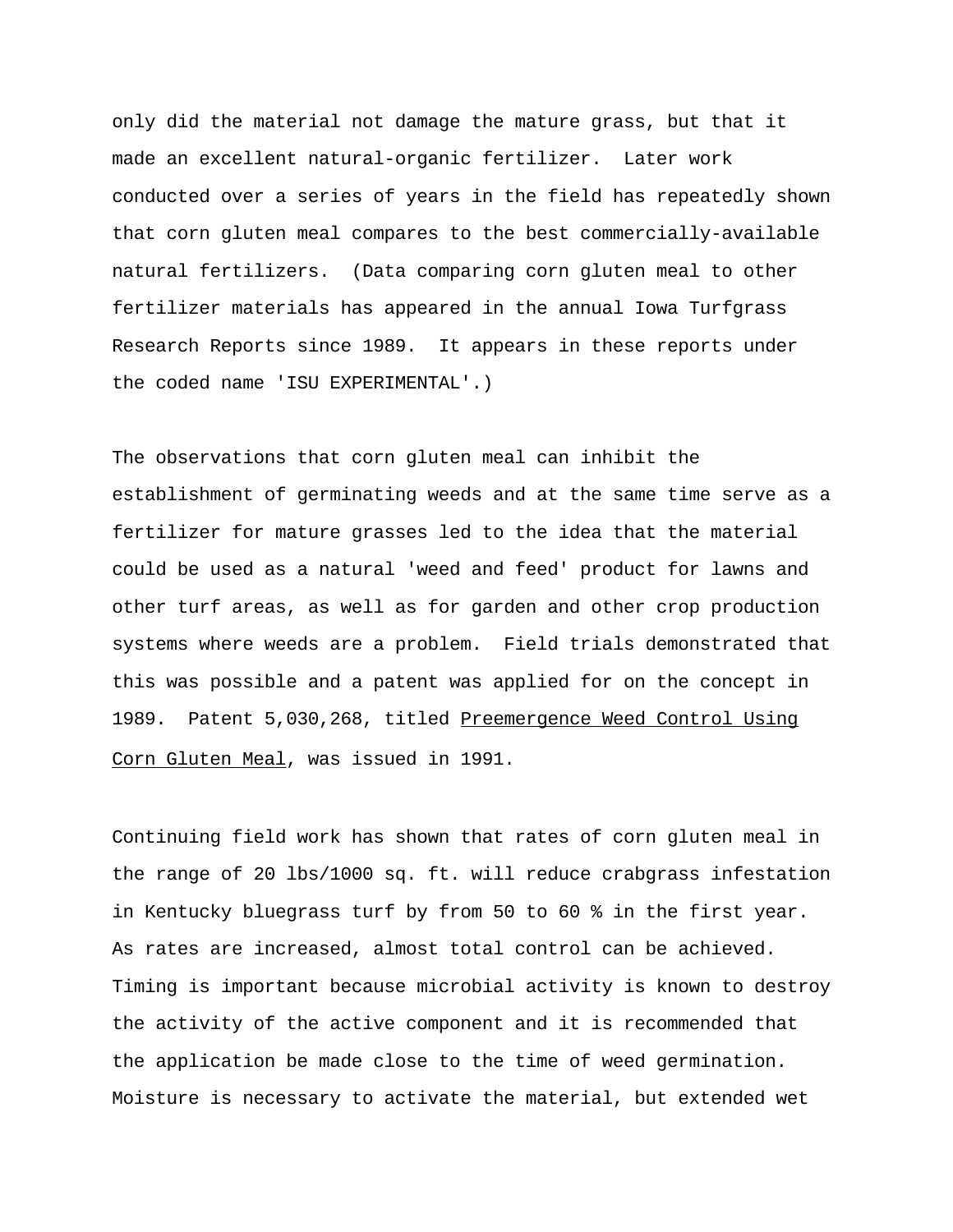periods can reduce its effectiveness, as is the case with synthetic preemergence herbicides.

Current recommendations are that corn gluten meal be applied at 20 lbs product/1000 sq. ft. At 10 % N by weight, this is an N application rate of 2 lbs. N/1000 sq. ft. This will significantly reduce germinating weeds in the first year and should with time bring this type of weed problem under control. Figures and show the first and second year's data respectively from a field trial on the control of crabgrass in Kentucky bluegrass turf. The repeat applications in 1992 were made to the same plots. The high rates of application in this study was far beyond what would be used in the turf industry. They were included to look for any possible detrimental effects to the Kentucky bluegrass turf from over applications. No damage was observed in either year. Of greatest interest is the 2 lb. N/1000 sq. ft. rate (20 lbs product/1000 sq. ft.). Crabrass was reduced by 60 % in 1991 and by 85 % in the 1992 at that rate of application.

It should be pointed out that there is no postemergence control of weeds. Any weed that has germinated and formed a root will not be controlled by corn gluten meal. As is the case with any weed and feed material, the weeds that do germinate will benefit from the nitrogen in the corn gluten meal.

The mechanism of weed control centers on the growth regulating, inhibition of root formation at the time of germination. It has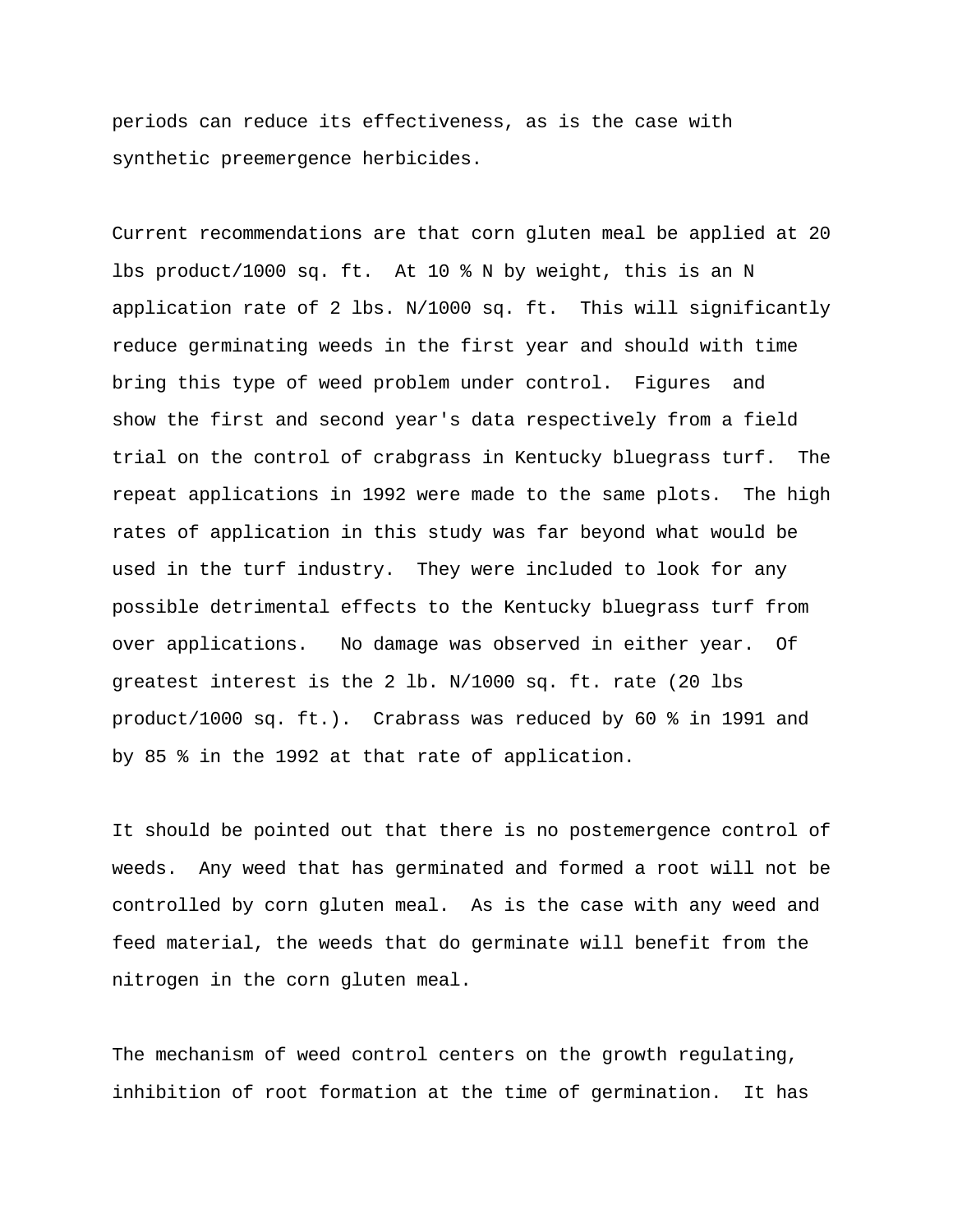been observed in both the greenhouse and in the field that if the soil surface remains wet during the germination period, affected plants may recover and resume rooting. A short drying period is needed for the death of weed seelings during the critical time when no root system has formed. As is the case with other natural subtitutes for synthetic pesticides that have reached the market, corn gluten meal will not provide as complete control as synthetics and is likely to cost more. But, it does provide a natural substitute for those who choose not to use synthetic herbicides for preemergence weed control.

In 1989, another major project was initiated to find the chemical structure of the active component responsible for the inhibition of root systems. Ph.D. candidate Dianna Liu has been working for 3 years on the project and in early 1992 identified 5 chemical structures associated with the root inhibiting response. Synthetic samples of these materials were obtained and the same root inhibiting response as observed with the naturally occurring materials has been demonstrated with the synthetic materials. These active components will open the door to many other areas of research. Possibly the corn gluten meal could be fortified to increase its effectiveness at lower rates of application. Less material would be required to achieve complete weed control.

A second Ph.D. student, Bryan Unruh, is presently conducting studies to determine the mode of action of these materials at the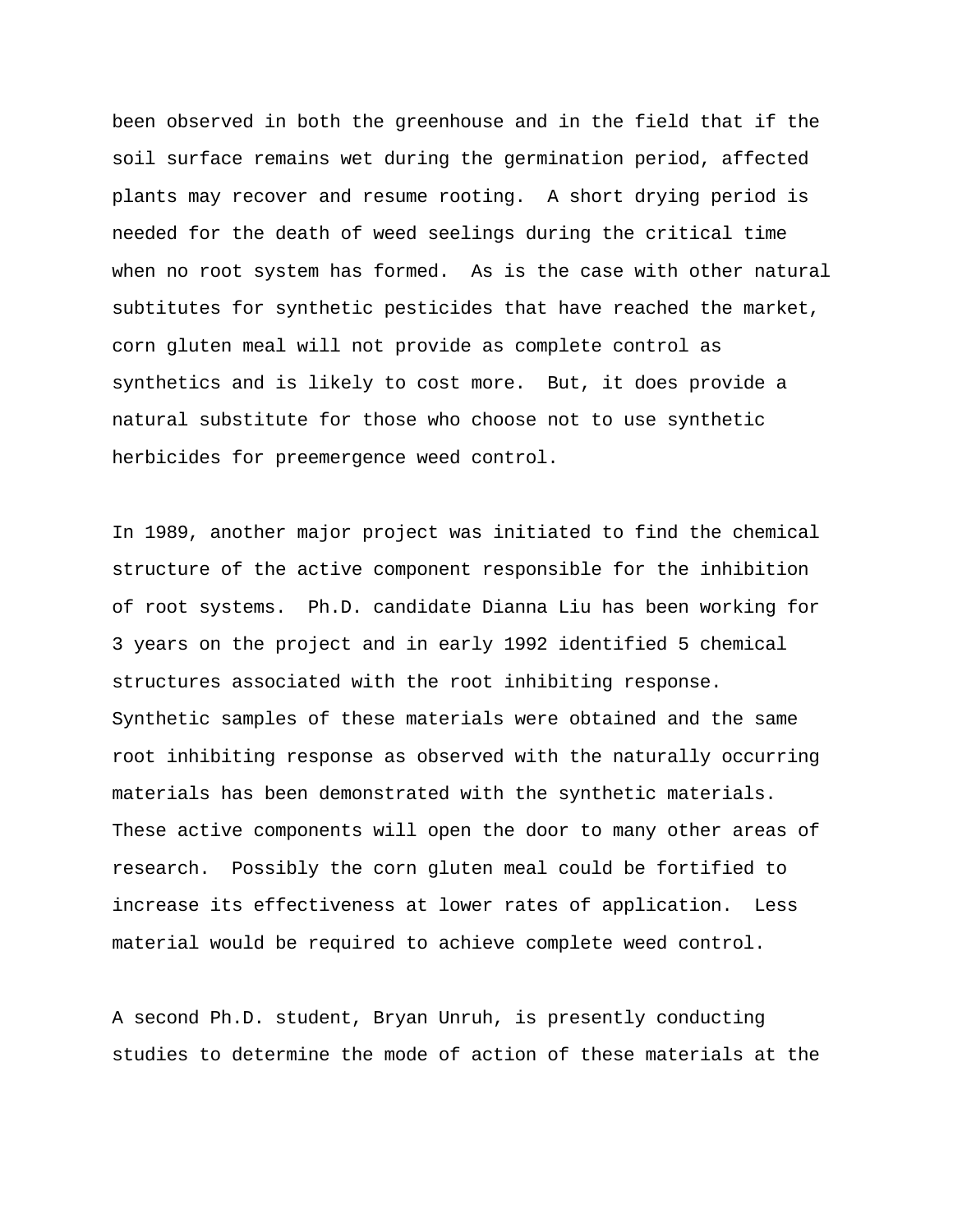cellular level. This work could potentially lead to the discovery or development of similar compounds of use for weed control.

The active component may be useful in its pure form for weed control in cropping systems for which the corn gluten meal is not practical because of its cost. Research at Iowa State University by Dr. Jack Dekker of the Agronomy Department has shown that the corn gluten meal is active against many important agronomic weeds of significance in corn production. He has also shown that some corn hybrids are susceptible to its effects whereas others are tolerant. When the active component is available in larger amounts, there should be corn hybrids identified on which it can be safely tested.

Strawberry's, along with other fruit and vegetable crops, present a more immediate opportunity for the use of corn gluten meal in its natural form. These crops have a much higher value and could provide a practical market for meal when proper timing and application methods have been established for the many cropping systems involved. Two years of work on strawberries have been conducted in the greenhouse and field work of this and other crops are planned for the 1993 season.

The interest in the idea of using corn gluten meal as a natural weed control has met with a great deal of interest in the United States and in other countries. There is presently much interest among environmental groups in the restriction pesticide use,